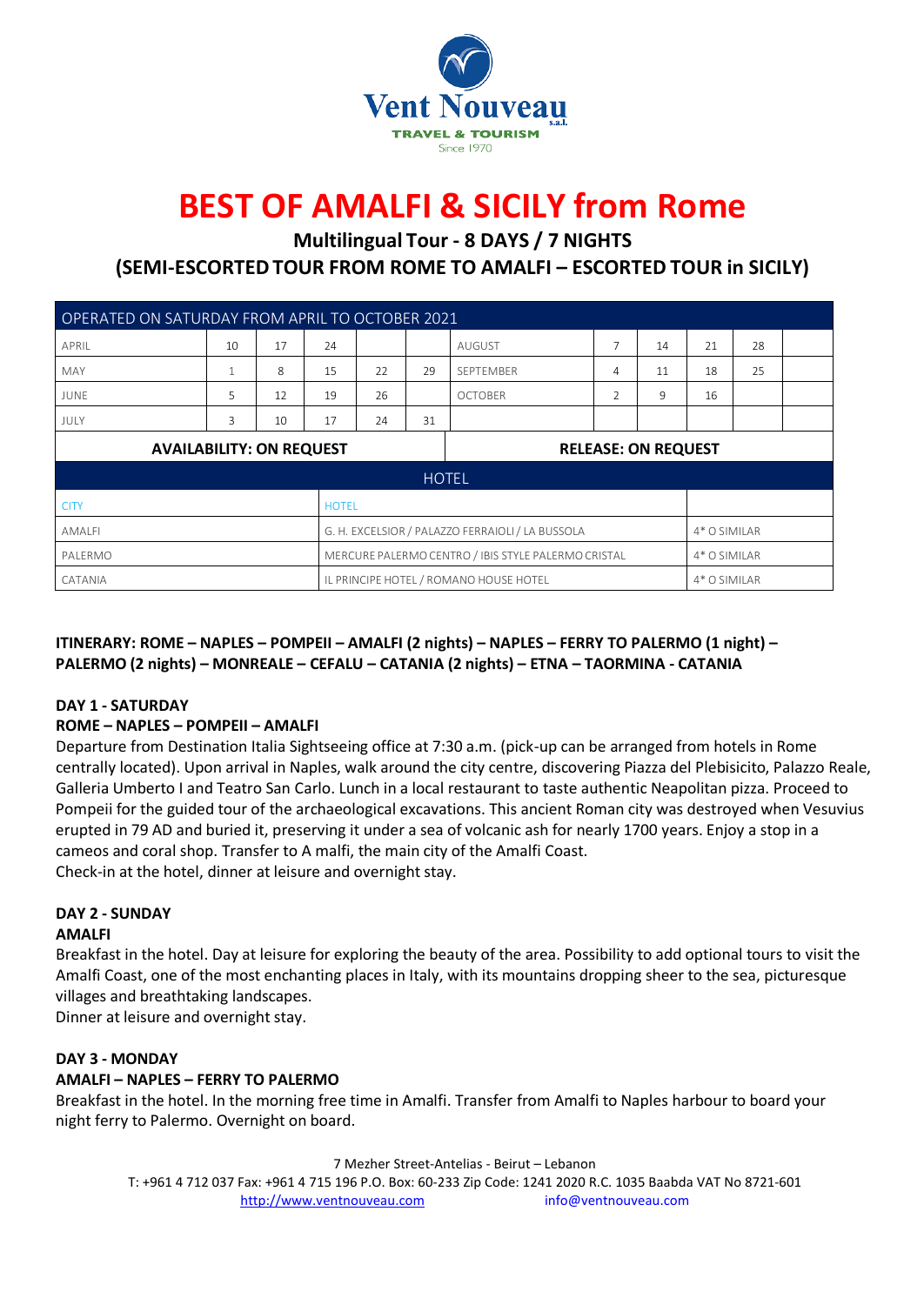

### **Day 4 – TUESDAY PALERMO**

Arrive in Palermo and private transfer to your hotel. Rest of the day at leisure. In the evening you will meet our tourleader and your travel companions and enjoy a welcome dinner. Overnight in hotel.

### **Day 5 – WEDNESDAY MONREALE - PALERMO**

After breakfast in hotel, the morning will be spent visiting Monreale, its huge Norman Cathedral, proclaimed the Eighth Wonder of the World, and its splendid Cloister in Arab-Norman style: admirable masterpiece of art, sculpture, and semi-precious stones marquetry! Later you will discover the stunning Palermo, one of the richest towns in the island for its history and art. Palermo stands on a bay dominated by Mount Pellegrino, a headland described by Goethe as the loveliest he had ever seen. While the Baroque predominates, there is a profusion of different architectural styles reflecting the city's multicultural past: Punic walls, Art Nouveau villas, noble residences, 17th century squares, including an elegant opera house. Visit of the wonderful eclectic Cathedral, the astonishing Martorana Church and the amazing Cappella Palatina, admirable example from an historical and an artistic point of view, and a prove of how different cultures, religions and way of thinking apparently incompatible can coexist. Ruggero II employed Bizantyne, Muslim and Latin workers. During the day, you will have a stop for a surprise to taste the local street food in the famous Antica Focacceria San Francesco. Free time for lunch. Along the path you will admire the famous Teatro Massimo and the debated fountain in Pretoria Square, situated in the ancient Kalsa area and adorned with 16th century sculptures. Dinner and overnight in hotel.

### **Day 6 – THURSDAY CEFALU'- CATANIA**

After breakfast transfer to Cefalù, charming Medieval town situated at the northern coast of Sicily. Visit of its stunning Norman Dome and free time to stroll through the town or to visit the famous and well-known Mandralisca Museum. Arrival in Catania and free time for lunch. Later on the tour will continue visiting Catania's historical centre stated Unesco World Heritage Site, with its original Baroque style and its unique streets built with black lava stone. The colour scheme of the city-centre buildings is black and dark grey, relieved with white limestone details around doors and windows. The effect is extremely elegant! The walking tour will start from the scenic Duomo square with its magnificent Cathedral and the famous "Liotru" statue, antique lava-stone elephant, symbol of the city. Not far from here we will reach University Square and we will have a walk along the splendid baroque Via dei Crociferi, the most representative 18th century street in Catania, where we will admire the famous S. Benedict Monastery, Unesco World Heritage Site. Continuing the visit enjoy a break in a historical bar of the city centre to taste the typical "granita & brioche". Dinner at the hotel or in a restaurant nearby and overnight.

### **Day 7 – FRIDAY**

### **ETNA VOLCANO – TAORMINA**

This morning after a short visit of the famous "pescheria" (the ancient fish market) in Catania, the tour will continue with an excursion to the Mount Etna, the highest (c. 3350m) volcano in Europe and one of the largest and most active in the world, nowadays Unesco World Heritage Site. Its regional park protects 59.000 hectares of unique geology, flora and fauna, villages and farms, and traditional methods of forestry, bee-keeping, wine manufacture, stonework and carpentry. Views of stunning landscapes will amaze you heading to Rifugio Sapienza. You will reach the "Crateri Silvestri", small volcanic cones now inactive, surrounded by ancient lava flows. The view beyond the mountain's hundreds of subsidiary cones and craters, can extend across the whole of Sicily, the Aeolian islands and Calabria. The spectacle is unique! You will have a stop to enjoy the local homemade honey and some typical products of the area. The tour continues towards Taormina, charming town renowned for its magnificent position above the sea commanding a celebrated view of Etna. Free time for lunch and in the afternoon visit of Taormina's

7 Mezher Street-Antelias - Beirut – Lebanon

T: +961 4 712 037 Fax: +961 4 715 196 P.O. Box: 60-233 Zip Code: 1241 2020 R.C. 1035 Baabda VAT No 8721-601 [http://www.ventnouveau.com](http://www.ventnouveau.com/) info@ventnouveau.com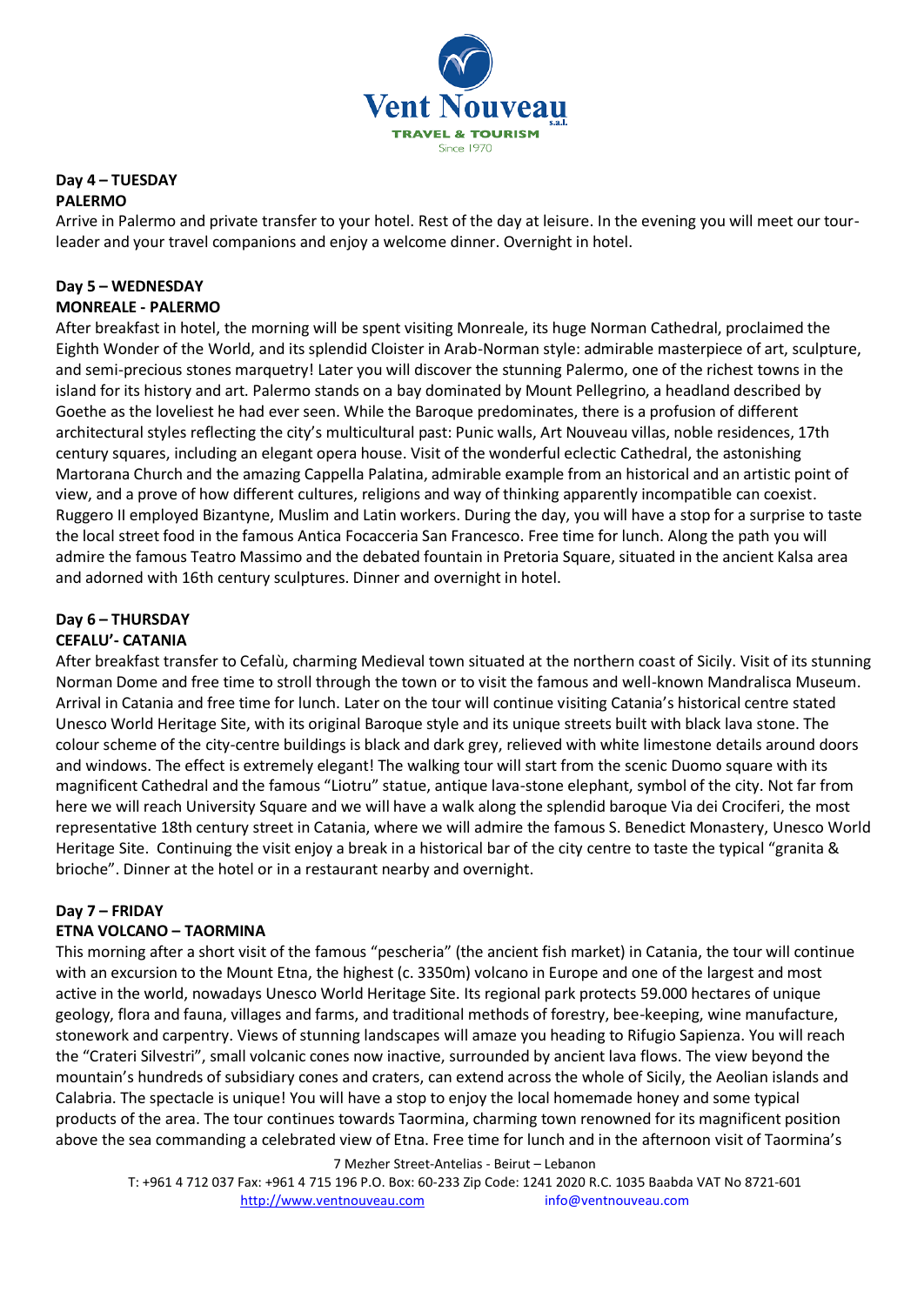

fascinating Greek theatre which will leave you breathless for its commading view on Giardini Naxos bay and the Etna mountain! Free time for a nice walk among the picturesque Medieval typical narrow streets, to go shopping and looking around the local handicrafts (coral jewels, precious laces, ceramics, pastries and much more). The day will end with an overview of the beautiful Riviera dei Ciclopi. Back to the hotel in Catania for dinner and overnight.

## **Day 8 – Saturday**

### **CATANIA**

Our tour ends today. Breakfast in hotel and end of our services.

### **ASSISTANT DURING THE WHOLE TOUR WILL BE PROVIDED BUT NOT IN AMALFI AND ON DAY 3 AND DAY 4 (until the meeting with our tour leader and the rest of the group at the Hotel in Palermo)**

| <b>GROSS RATES PER PERSON</b> |                                                                                                                                    |                   |  |  |  |  |  |  |  |
|-------------------------------|------------------------------------------------------------------------------------------------------------------------------------|-------------------|--|--|--|--|--|--|--|
| APRIL / MAY / JUNE / OCTOBER  |                                                                                                                                    |                   |  |  |  |  |  |  |  |
| <b>DBL</b>                    | <b>SGL</b>                                                                                                                         | <b>TRIPLE</b>     |  |  |  |  |  |  |  |
| € 1382,00                     | € 2035,00                                                                                                                          | <b>ON REQUEST</b> |  |  |  |  |  |  |  |
| JULY / AUGUST / SEPTEMBER     |                                                                                                                                    |                   |  |  |  |  |  |  |  |
| <b>DBL</b>                    | <b>SGL</b>                                                                                                                         | <b>TRIPLE</b>     |  |  |  |  |  |  |  |
| € 1422,00                     | € 2115,00                                                                                                                          | <b>ON REQUEST</b> |  |  |  |  |  |  |  |
|                               | CITY TAX NOT INCLUDED AND TO BE PAID DIRECTLY ON THE SPOT<br>٠<br>ONLY 1 SUITECASE (ANY SIZE) + 1 HAND-BAG PER PERSON ALLOWED<br>٠ |                   |  |  |  |  |  |  |  |

### **RATES INCLUDE:**

### **AMALFI COAST:**

- 2 nights in a 4\* hotel in Amalfi
- 2 American breakfasts
- 1 lunch to taste a Neapolitan pizza (drinks not included)
- Walk around Naples
- Guided tour of the archaeological site of Pompeii
- Transportation by air conditioned bus
- Multilingual tours in English Spanish French
- Private transfer from Hotel in Amalfi to the Port of Naples
- Night ferry from Naples to Palermo (room only) with overnight stay in internal cabin

### **SICILY:**

- Private transfer from Palermo Harbour to the Hotel in Palermo
- Multilingual Tour leader and professional travel guide (English, Italian or Spanish) for the whole tour, from the evening of the 1st day to the evening of the 8th day, local guides or audio-guides where necessary
- Deluxe bus form day 2 to day 4
- Whisper kit
- Accommodation in charming 4 stars hotels mostly located in the city centre, international breakfast

### 7 Mezher Street-Antelias - Beirut – Lebanon

T: +961 4 712 037 Fax: +961 4 715 196 P.O. Box: 60-233 Zip Code: 1241 2020 R.C. 1035 Baabda VAT No 8721-601 [http://www.ventnouveau.com](http://www.ventnouveau.com/) info@ventnouveau.com